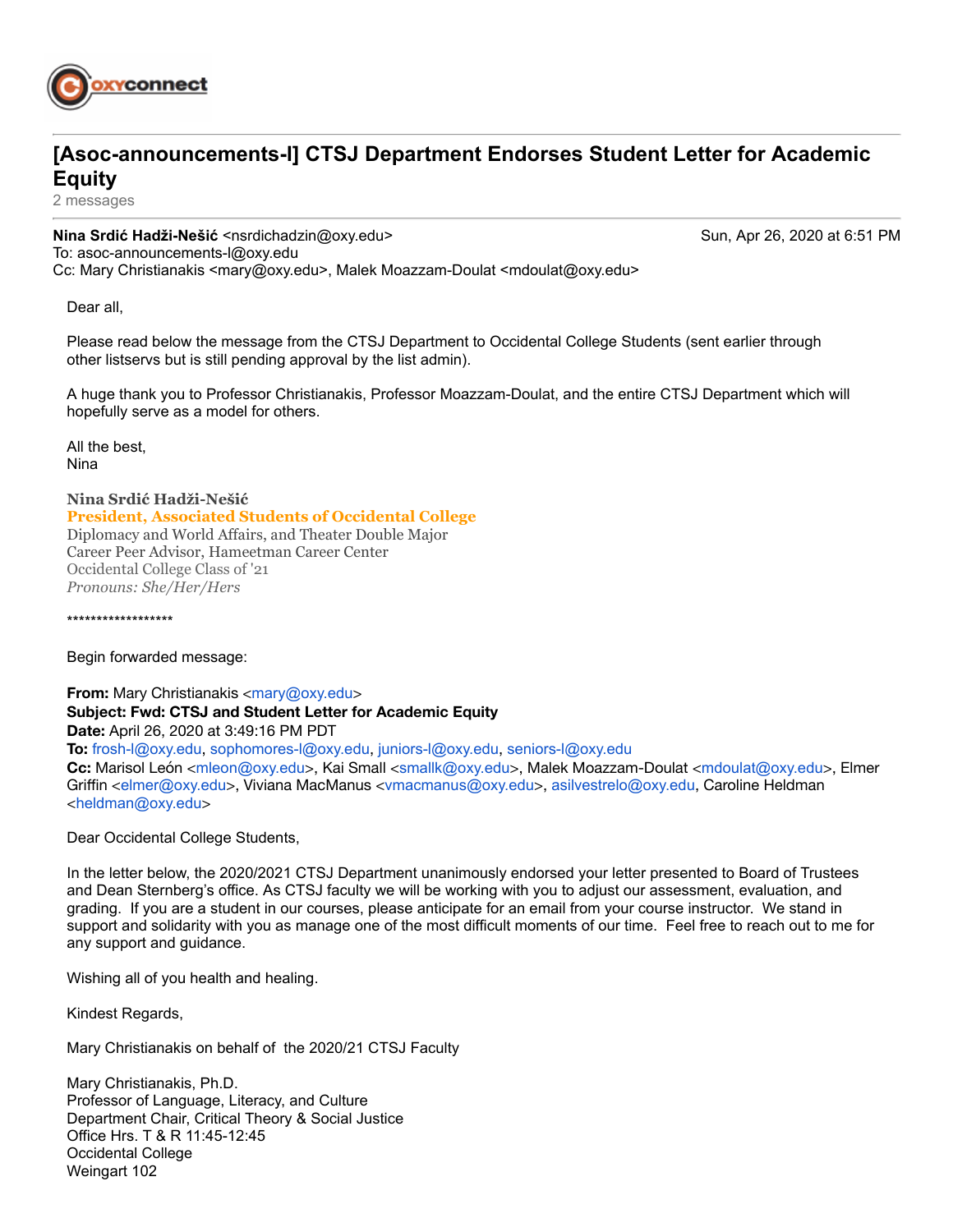[1600 Campus Rd.](https://www.google.com/maps/search/1600+Campus+Rd.+Los+Angeles,+CA+90041?entry=gmail&source=g) [Los Angeles, CA 90041](https://www.google.com/maps/search/1600+Campus+Rd.+Los+Angeles,+CA+90041?entry=gmail&source=g)

Phone Number: 323-259-2580

To book an appointment: [https://christianakis.youcanbook.me](https://christianakis.youcanbook.me/) Webpage:<http://www.oxy.edu/faculty/mary-christianakis> Blog: [http://www.immigrationtalk.org](http://www.immigrationtalk.org/) Podcast: <http://www.voiceofliteracy.org/posts/41950>

---------- Forwarded message --------- From: Mary Christianakis [<mary@oxy.edu](mailto:mary@oxy.edu)> Date: Sun, Apr 26, 2020 at 3:25 PM Subject: CTSJ and Student Letter for Academic Equity To: Oxy Faculty <[oxy-faculty-l@oxy.edu](mailto:oxy-faculty-l@oxy.edu)>

Dear Occidental College Colleagues:

The 2020/2021 CTSJ Department unanimously endorses the students' Letter for Academic Equity presented to Board of Trustees and Dean Sternberg's office.

We appreciate the thoughtfulness Dean Sternberg has shown in recognizing and protecting faculty authority with regard to pedagogy and grading and in seeking not to impinge on faculty autonomy and academic freedom (1 see endnotes). We also appreciate her recognition of the work faculty have done to adapt to the complex and difficult shift to online teaching this semester (2 see endnotes).

With that in mind, the 2020/2021 CTSJ faculty believe that it is in the best interest of students to enact pedagogy and assessment practices that recognize the traumatic and unequal experiences of our students during the entire second semester, including the deaths of Ilah Richardson and Jaden Burris that were quickly followed by the ensuing pandemic and remote instruction.

For the reasons below we will endorse, accept, and honor the students' request that faculty **"only count assignments submitted after Spring Break toward students' grades if they positively impact students' final grades and make final exams, papers, and lab reports optional."**

- 1. Some graduate schools/programs (medical schools) may not accept CR/NC if it was the students' choice.
- 2. Unstable/unsafe living arrangements.
- 3. Increased domestic and childcare labor, likely disproportionally affecting low-income families, immigrant families, and families of color.
- 4. Mourning of deceased family members (we have several students who have lost multiple family members);
- 5. Unstable internet connections/no access to printers;
- 6. Exacerbated mental health challenges precipitated by isolation and anxiety and lack of access to care.

As a department, we have heard many personal stories that indicate that several of our students face harrowingly difficult situations, even as they try to maintain communication and high-quality work. While we have made adjustments in our own curriculum, the students' astute assessment and evaluation of the situation and their precise and thoughtful articulation of their demands inspires us to follow their lead.

Furthermore, some of our colleagues in social media groups at other institutions have pointed out the relevance of Maslow's hierarchy of needs for self-actualization. See below:

## **D**image.png

While we realize that making these accommodations and adjustments may mean different things for different students, particularly those who have been struggling from the beginning of the semester, we are committed to working in the best interest of the students collectively and with the prioritized interest of those who are most vulnerable individually by acknowledging that part of learning is to be generous with love, understanding and compassion. As a department whose founding premise centers equity and justice in order to dismantle interlocking structures of power, we feel it is politically, ethically, and pedagogically necessary to acknowledge how this crisis is coming to bear on the actual lives of our students.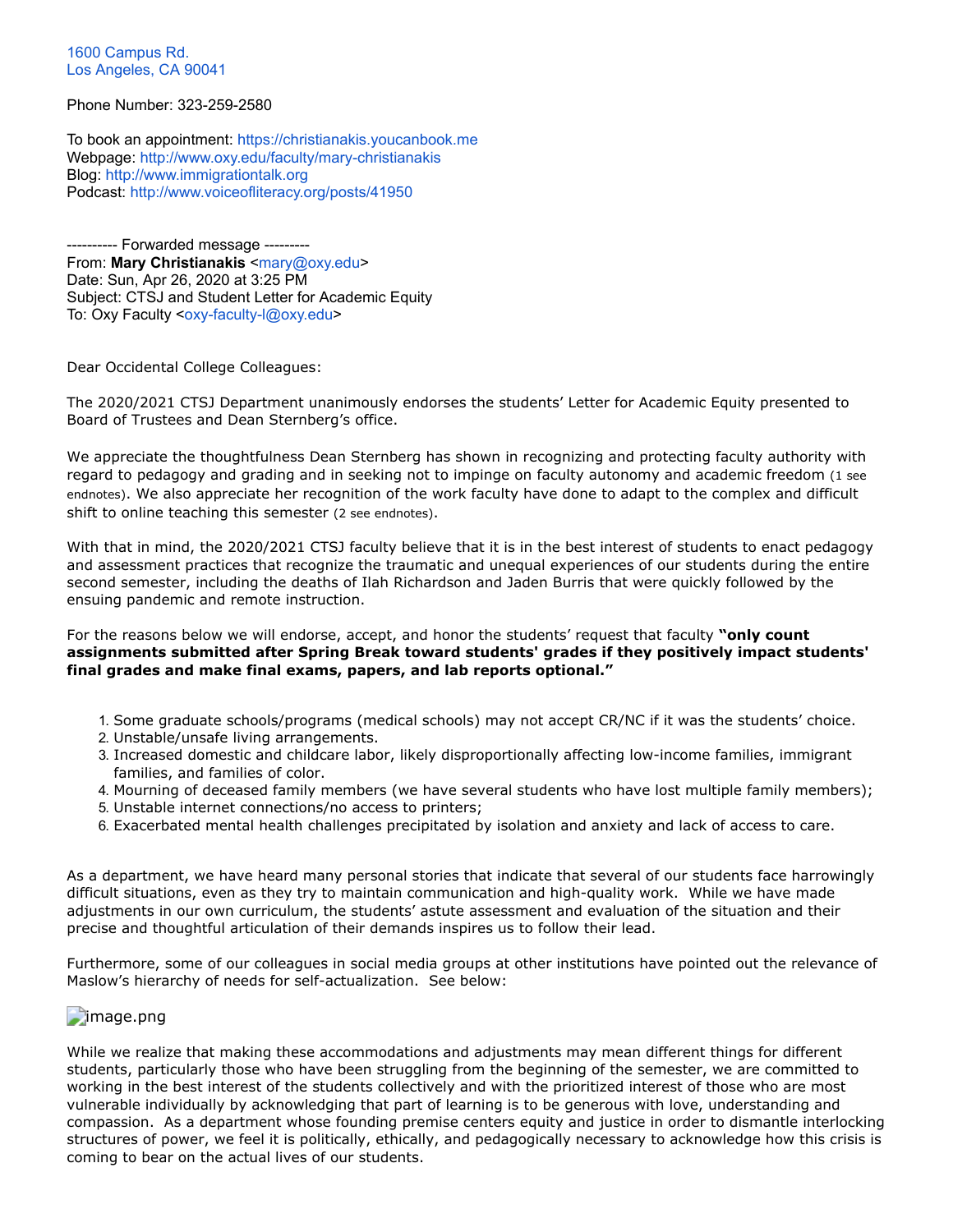(2) "As I conveyed to the students who brought this matter to my attention during yesterday's Board of Trustees meeting, I do not feel that I can support the remedy proposed, because, among other things, it has the potential to devalue the efforts that faculty have put into shifting the academic program to remote instruction […]" *ibid*.

Kind Regards and Wishing you all Health,

\_\_\_\_\_\_\_\_\_\_\_\_\_\_\_\_\_\_\_\_\_\_\_\_\_

Mary Christianakis, on behalf of the 2020/2021 Department of Critical Theory and Social Justice.

Mary Christianakis, Ph.D. Professor of Language, Literacy, and Culture Department Chair, Critical Theory & Social Justice Office Hrs. T & R 11:45-12:45 Occidental College Weingart 102 [1600 Campus Rd.](https://www.google.com/maps/search/1600+Campus+Rd.+Los+Angeles,+CA+90041?entry=gmail&source=g)

## [Los Angeles, CA 90041](https://www.google.com/maps/search/1600+Campus+Rd.+Los+Angeles,+CA+90041?entry=gmail&source=g)

Phone Number: 323-259-2580

To book an appointment: [https://christianakis.youcanbook.me](https://christianakis.youcanbook.me/) Webpage:<http://www.oxy.edu/faculty/mary-christianakis> Blog: [http://www.immigrationtalk.org](http://www.immigrationtalk.org/) Podcast: <http://www.voiceofliteracy.org/posts/41950>

Asoc-announcements-l mailing list [Asoc-announcements-l@oxy.edu](mailto:Asoc-announcements-l@oxy.edu) <http://mailman.oxy.edu/mailman/listinfo/asoc-announcements-l>

\_\_\_\_\_\_\_\_\_\_\_\_\_\_\_\_\_\_\_\_\_\_\_\_\_\_\_\_\_\_\_\_\_\_\_\_\_\_\_\_\_\_\_\_\_\_\_

**Nina Srdić Hadži-Nešić <nsrdichadzin@oxy.edu> Sun, Apr 26, 2020 at 7:40 PM** To: asoc-announcements-l@oxy.edu Cc: Mary Christianakis <mary@oxy.edu>, Malek Moazzam-Doulat <mdoulat@oxy.edu>

The image got cut while forwarding; here's the Maslow's hierarchy of needs CTSJ Department used above:

<sup>(1)</sup> "We are stopping short of instituting a College-wide policy that would remove faculty authority over their classroom operations, as we believe that faculty autonomy is a critical component of academic freedom." Dean Wendy Sternberg. Email to faculty, "End of Semester" on 4/24/20. Also at *The Occidental* https://www.theoccidentalnews.com/wp-content/uploads/2020/ [04/Oxy-Mail-Oxy-students-announcements-l-End-of-semester-message-to-faculty-1.pdf](https://www.theoccidentalnews.com/wp-content/uploads/2020/04/Oxy-Mail-Oxy-students-announcements-l-End-of-semester-message-to-faculty-1.pdf) (accessed 4/26/2020).